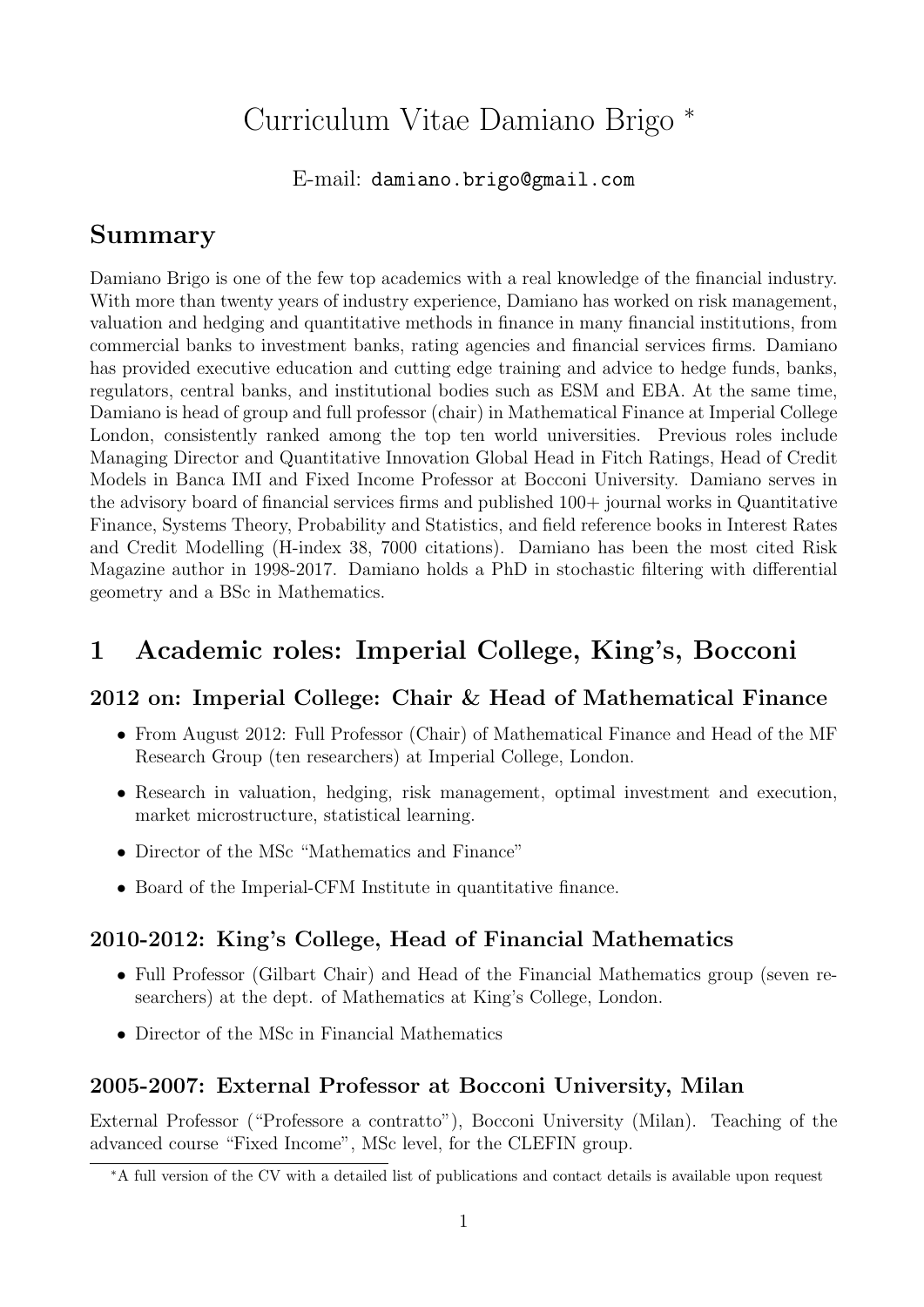## 2 Full Industry-Roles

#### 2007-2010: Fitch Ratings, Managing Director & Global Head of QA

2007-2010: Managing Director and Global Head of the Quantitative Innovation team, comprising 10 quantitative analysts in London, New York and Hong Kong.

- Analysis of strategies for pension funds: FX carry trades, Credit Fund Notes
- Analysis of synthetic CDS indices and trances risk premia: comparison of the future P&L distributions under the pricing and the historical measures.
- Refining the design of a trading liquidity scoring model for the CDS pricing service, based on the CDS contributors data, using inactivity, bid offer and dispersion measures.
- Design of a trading liquidity model for extracting a liquidity premium spread in basis points from CDS contribution, consistently with the liquidity scores.
- Pricing of multi-currency CDS and implied FX devaluation jump premium.
- Analysis of risk, ratings & valuation of Collateralized Obligations (CDO) on corporates, residential mortgages (RMBS), commercial mortgages (CMBS), corporate loans (CLOs).
- Development of a new dynamic loss model for correlation products and CDOs on corporates with consistent calibration of index tranches across maturities and consistency with single names and cluster defaults.
- Pricing of first to default baskets in emerging markets.
- Bond-CDS basis analysis, sovereign CDS analysis.
- Pricing prototypes for counterparty risk and XVA in Interest Rates, Commodities and Credit Default swap payoffs.
- Pricing of Credit Index Options and analysis during the subprime crisis.

#### 1998-2007: Banca IMI, Head of Credit and Interest Rate Models

Banca IMI was the investment bank of the Intesa San Paolo group, the largest italian bank.

- 1998-2002: Head of Interest-rate models, designing, prototyping and assisting production of models for risk management, valuation and hedging of fixed income products.
- In-depth study and implementation of the LIBOR market model.
- Worked also on risk management and valuation/hedging of equity derivatives and volatility smile, basket derivatives, cross currency derivatives.
- First edition of the field reference book "Interest rate models, theory and practice" (2700+) citations)
- 2002-2007: Head of Credit and Counterparty Risk Models. Work on CDS, CDS options and CDS volatility, CDOs analytics testing for Banca IMI and MureX, default baskets, dynamic loss models, iTraxx options. Valuation adjustment: Worked on CVA in a variety of trade proposals.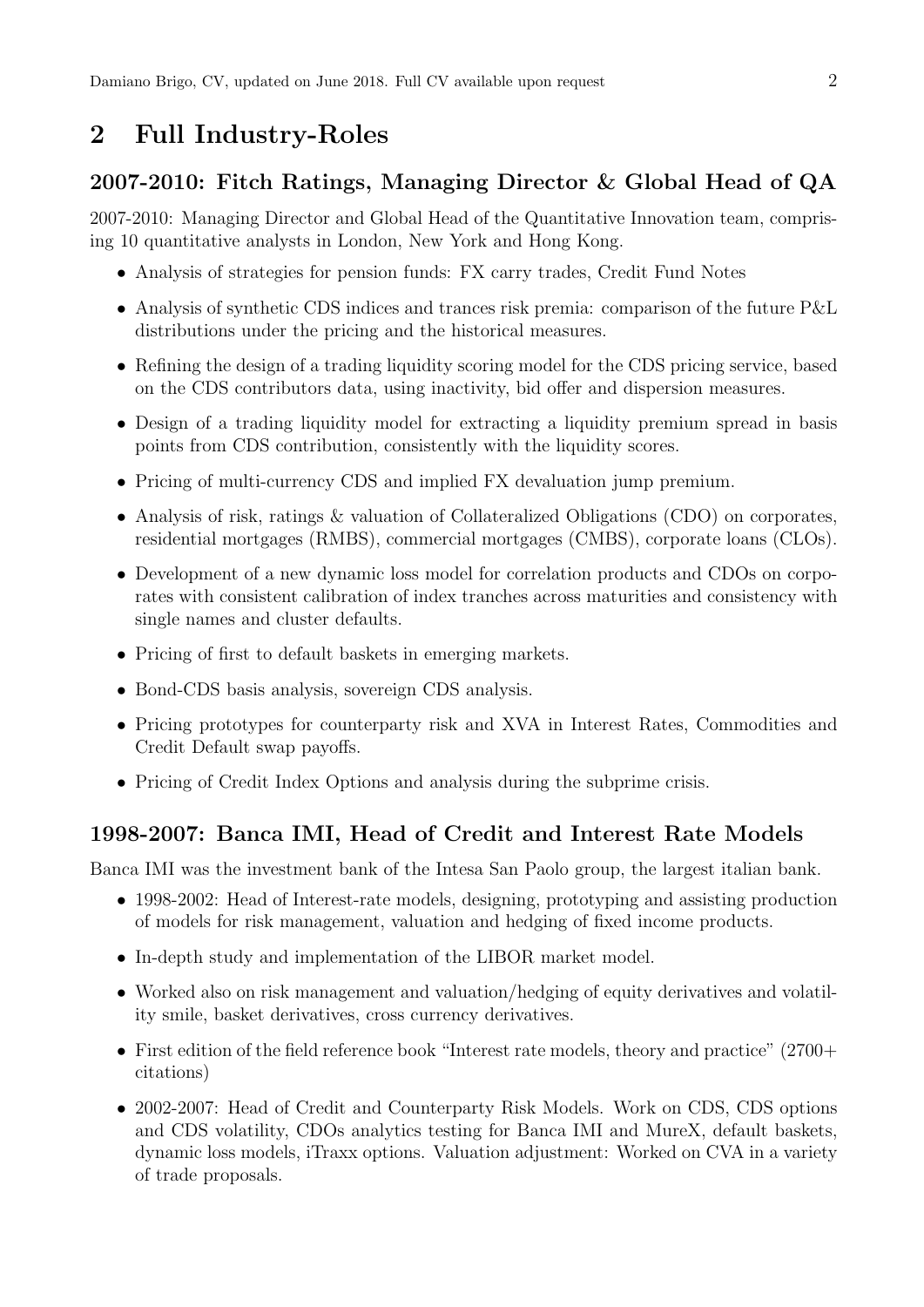# 3 Advisory Industry-Roles

### Academic Advisory board for IHS Markit (2017-on)

IHS Markit is a global provider of services, data and analytics. Assisting IHS Markit via quarterly strategy meetings and presentations.

### Academic Advisory board for Credit Benchmark (from Nov 2015 on)

Credit Benchmark (CB) is a global provider of credit data and analytics. Assisting CB via quarterly strategy meetings and presentations. Provided advice in analysis and analytics related to credit migration, default probabilities, recovery and rating transition matrices analytics.

## Board of CFM-Imperial Institute in Quantitative Finance (2014 on)

Capital Fund Management (CFM) is a global asset management fund that founded an institute with Imperial College in 2014. I have been in the board since its foundation. Research steering, collaboration on optimal trade execution, conferences , visitors programme.

## Director of the EY GFSI Institute and Editor of EY JFP (2016-2017)

Editor in Chief of the EY Journal of Financial Perspectives and Director of the Global Financial Services Institute from June 2016 to June 2017.

#### Director of the Capco Research Institute (Oct 2012 to Oct 2015)

- Designed the methodology for the creation of the CEPIX Euro Exit probability index.
- Strategic Research and Thought Leadership
- Organizing three Finance conferences a year in London, NY and Euro area
- Providing methodology leadership and support in particularly sensitive projects (ETF Fund risk analysis, analytics acceleration for valuation adjustments).
- Editor in Chief of the Capco Journal of Financial Transformation

#### Other industry advisory roles

Fitch Academic Advisory Board (2007-2010), NumeriX Advisory Board (2010)

# 4 Education (BSc/MSc and PhD)

- 1993-1996: Ph.D. in Probability & Signal Processing, Free University of Amsterdam. Dissertation: "Filtering By Projection on the Manifold of Exponential Densities".
- 1991-1992: Military Service at the Missile artillery division of the Italian army.
- 1985-1990: BSc/MSc (Laurea) degree in Mathematics (4 years Laurea programme with dissertation) at the University of Padua with honors (110/110 e lode).